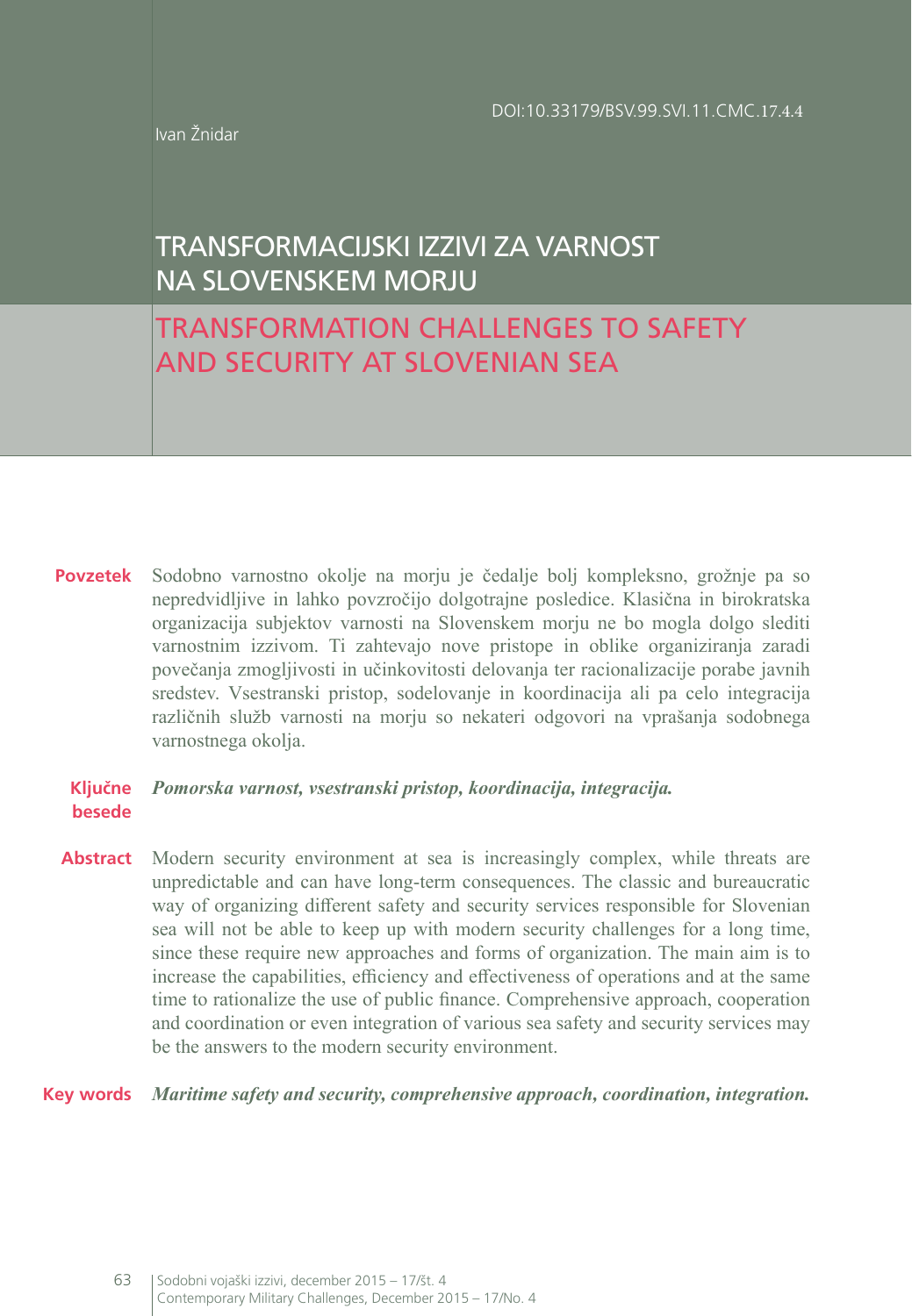The sea is of major economic, political and military importance to Slovenia. The Port of Koper with its position in the far north of the Adriatic Sea provides optimum conditions for economic flourishing of the Slovenian coast and the inland of the country. Slovenian sea also functions as a sea gate for several Central European countries, with the Port of Koper being the leading transhipment port for Austria in 2010, for 33% of all Austrian goods shipped by sea (http://[www.verkehr.](http://www.verkehr.co.at,10.06.2011) [co.at,10.06.2011\)](http://www.verkehr.co.at,10.06.2011). It is important that Slovenia develops own means for its protection, either independently or in cooperation with the Alliance. Can the existing safety and security organization on Slovenian sea successfully meet the challenges of time? Is the public spending for sea safety and security cost effective? Does Slovenia have adequate material and personnel resources? Is Slovenia developing sea defence and security concepts? Those are just some of the professional issues to be addressed as part of the future transformation process in the field of defence and the wider security. However, the first issue to be raised is the existence of political will in Slovenia for fundamental reforms to be able to reflect on transformation of defence and the military as known in Western countries, and of the entire security sector as part of complete renovation of public administration. Podbregar argues that the environment, and Slovenian politics in particular, has a very opportunistic approach towards the Slovenian Armed Forces and is only rarely prepared to address its development needs being the ultimate constant factor of any military. **Introduction**

> In the past, the Slovenian Armed Forces successfully responded to transition challenges and implemented the relevant objectives in several areas. Worth mentioning is particularly the efficient organizational downsizing and personnel reductions, which were aimed at enhancing operational effectiveness while maintaining the core of forces and capabilities which would efficiently meet the challenges of contemporary security environment in cooperation with the allies (Šteiner, 2010). Transition was also successfully managed by maritime forces currently representing approximately 1.3% of the entire Slovenian Armed Forces' structure. From scratch, during the time of Slovenian war of independence in 1991, an enviable security entity has started to emerge on Slovenian sea to evolve after 20 years into the  $430<sup>th</sup>$  Naval Division. The unit has undergone several reorganization stages in accordance with the Slovenian Armed Forces' (SAF) development concepts and in line with the challenges of security environment. The last reorganization took place when the unit acquired a new multi-purpose boat TRIGLAV11.

> Contemporary threats at sea are far more unpredictable and intense than those 20 years ago, as well as long-lasting in terms of their impact potentially causing damage that cannot be repaired for years if not decades. It is therefore, from the security perspective, important to develop such capabilities and organization at sea to ensure timely awareness of threats and, at the same time, efficient response to suppress or remove risks. One the other hand, one should be aware that modern capabilities cannot be developed exclusively for one type of threats or protection of one's own »little garden«, but should rather involve multi-purpose forces capable of conducting the full-range of operations in the framework of comprehensive approach to safety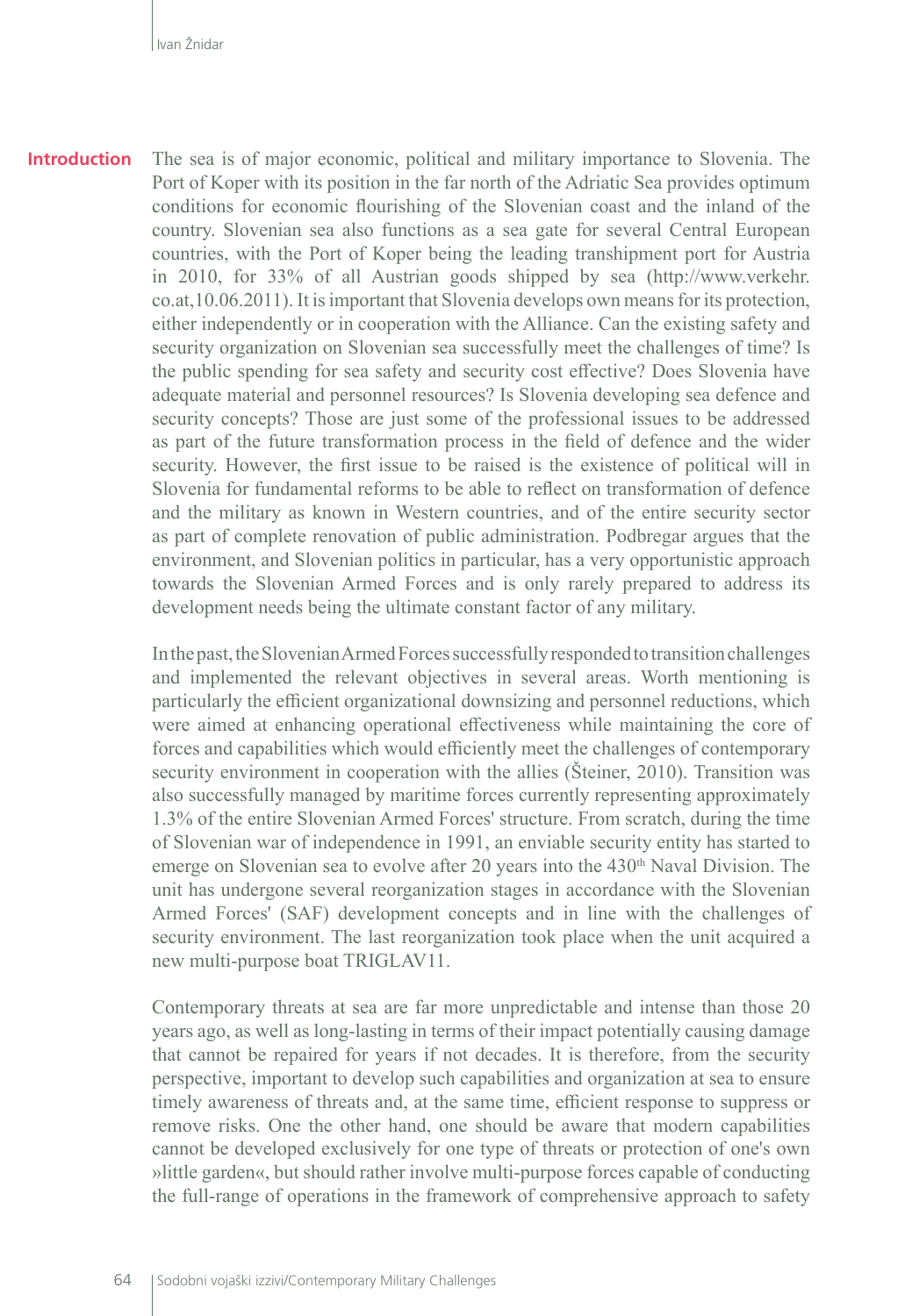and security at sea. According to Podbregar, we are entering the period of highly trained, competent leaders and the period lacking precious coordination time for the resolution of threats and crises (Podbregar, 2011). In short, there is a need for standing forces, organized into a flexible structure with clearly defined procedures, equipped with advanced technology, integrated, and manned with qualified staff capable of cooperation at home and beyond national borders.

# **1 THE SEA AND SECURITY CHALLENGES**

# **1.1 Complexity of global security environment**

Peace, security, stability and development are becoming increasingly interconnected, and demand enhanced cooperation and coordination of countries and international organizations as well as other non-state actors in various fields. In the future, the international security environment will be challenged above all by climate change, unfavourable global demographic, financial, economic and social movements, limited natural and other strategic resources, uncontrolled trade in sensitive materials and services, the deepening differences between the rich and poor parts of the world, crisis areas, emergence of new forms and nature of conflicts as well as various globalisation effects. A permanent source of threats is also natural and other disasters, the intensity and frequency of which are increasing as a result of climate change and environment overburdening.

# **1.2 Contemporary security threats at sea and appropriate response**

Sea routes are still cheapest and, hence, massively exploited, but also highly vulnerable to modern threats. In terms of their scope, threats at sea can be divided into national, supranational and global, and into military, non-military and natural disasters in terms of their origin. According to current assessments, military threats are at their minimum, but can still not be ignored. The division line between measures and the necessary deterrent forces is no longer clear. The sea is turning into a man's living environment, the navigation space for huge oil tankers, supper passenger and other ships accommodating over 5000 people on board, which can become highly attractive targets for pirates and terrorists.

NATO regards terrorism as one of the key threats of modern era, which was the main reason for launching the NATO-led operation Active Endeavour in the Mediterranean. As the only NATO-led operation conducted so far under Article 5 of the Washington Treaty, the operation should serve as the sign of solidarity to the US in the aftermath of 11 September 2001 terrorist attacks [\(http://www.manp.](http://www.manp.nato.int/) [nato.int/](http://www.manp.nato.int/) operations/Active Endeavour/, 16.05.2011). For the time being, Slovenia has no maritime forces available for participation in the operation, but can make an important contribution in the field of intelligence by sharing the information with the allies on potential sea threats. The »need to know« principle applied recently is now being transformed into the »need to share« principle (Maritime security: NATO and EU roles and coordination, http://www.nato-pa.int, 02.06.2011).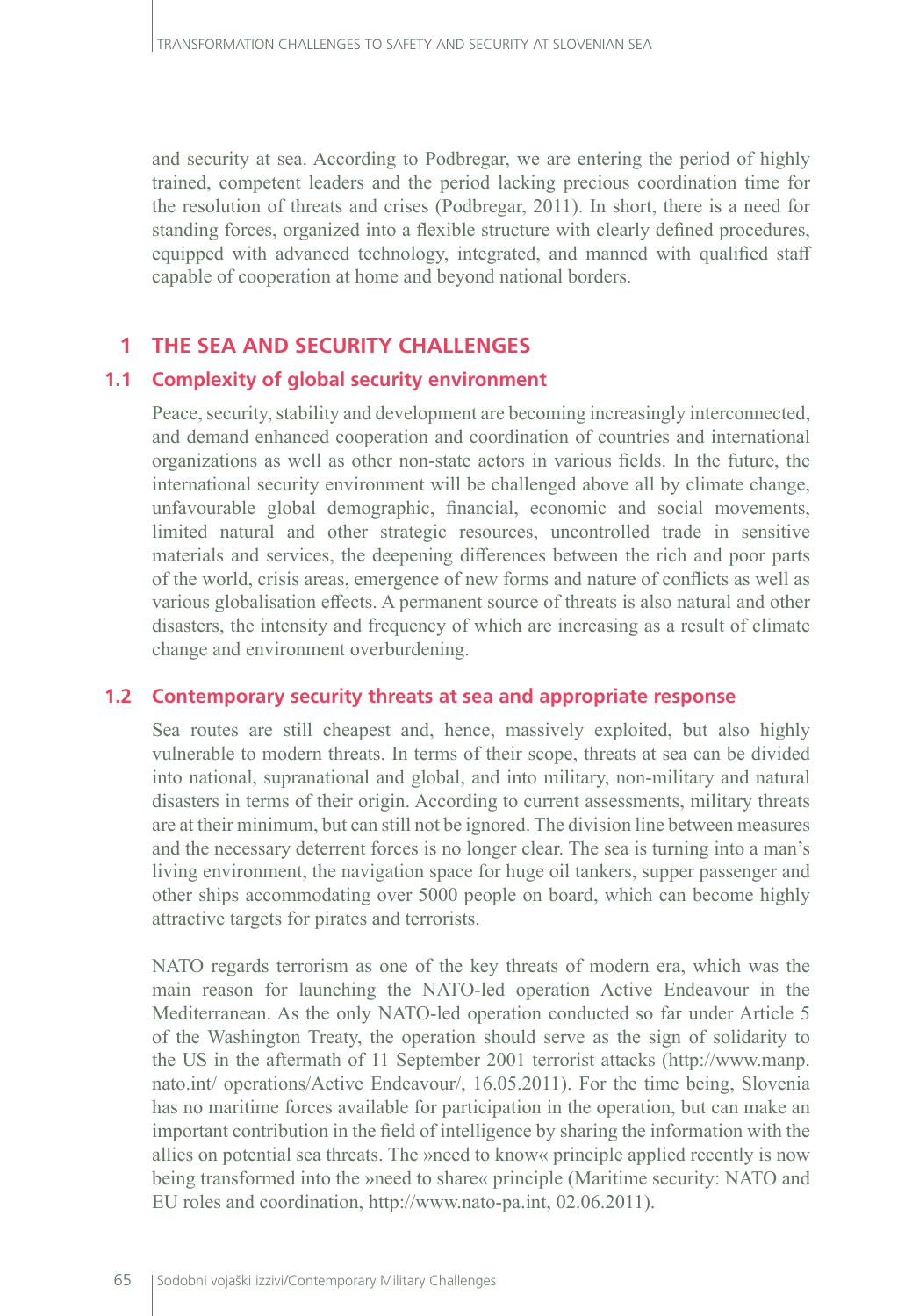The modern form of piracy emerged in the early  $21<sup>st</sup>$  century in the Indian Ocean in the vicinity of the Somali Horn. Nowadays, Somali pirates use primitive vessels and weapons for disturbing the movement of large cargo ships, crew kidnapping, and enforcing high bribes. Despite their simple tactics, they have caused the rise of insurance premium on sea cargo and inflicted large economic damage. With the European Union counter-piracy operation ATALANTA<sup>1</sup> in the Gulf of Aden, the international community has succeeded in reducing the number of kidnapped ships since 2008 despite the enlarged operational area of pirates. The area of piracy operations is expanding far into the Indian Ocean, up to India and the Arab's Gulf as well as along the south-eastern coast of Africa (Žabkar, 2011). NATO participates in the counter-piracy operation<sup>2</sup> with the Maritime Security Centre and military vessels carrying out control and monitoring of ships at sea.

Europe has become a target for many economic and forced migrants, many of whom arrive by sea. In Europe, North-African migrants represent currently one of the biggest migrant groups. To them, European countries are promised lands (Italy - Lampedusa). The continuous increase of their numbers may have an impact on stability in the wider area of South Europe. The decision reached by the Italian Government in April 2011 to grant African migrants temporary European visas has triggered a strong reaction by France regarding the implementation of stricter control measures on the border with Italy. The problem should definitely be addressed comprehensively within the international community, i.e. the EU in this particular case. Slovenia is regarded as the country of destination by many migrants coming mostly from the Balkans' countries, which emerged after the dissolution of the former common state of Yugoslavia. The trends in migration flows are changing and depend upon the circumstances in the region and the economy in Slovenia. Migrants from the Balkans usually do not use sea routes, as land routes are far more convenient for them. The likelihood of an uncontrollable outbreak and spreading of contagious diseases additionally increases migration of the population, natural disasters and terrorism.

Modern society depends heavily on uninterrupted and reliable functioning of information systems. Any system malfunctions may therefore represent a serious threat to the activity of public and private sectors in general, notably to the principal functions of the state and society. Owing to the diversity of information and communication systems, the free cyber space and problems associated with its control, the spreading of various forms of computer crime at sea, especially cyber attacks against governmental and non-governmental entities which cannot be limited in space and time, are also likely.

*<sup>1</sup> ATALANTA is the European Union's first naval operation. It was launched on the basis of UN Security Council Resolutions 1814, 1816, 1838 in 1846 adopted in 2008, Resolution 1918 adopted in 2009 and Resolution 1970 adopted in 2010. http://www.eunavfor.eu/ (27.04.2011).* 

*<sup>2</sup> Since 9 October 2008, NATO has participated in the fight against piracy off the Horn of Africa as part of Operation Allied Provider ensuring military escort for convoys of merchant ships. On 17 August 2009, Operation Ocean Shield was launched with the same mandate as the previous one and even more comprehensive approach by preparing domestic capabilities for the fight against piracy. http://www.manw.nato. int/page\_operation\_ ocean\_shield.aspx (18.05.2011).*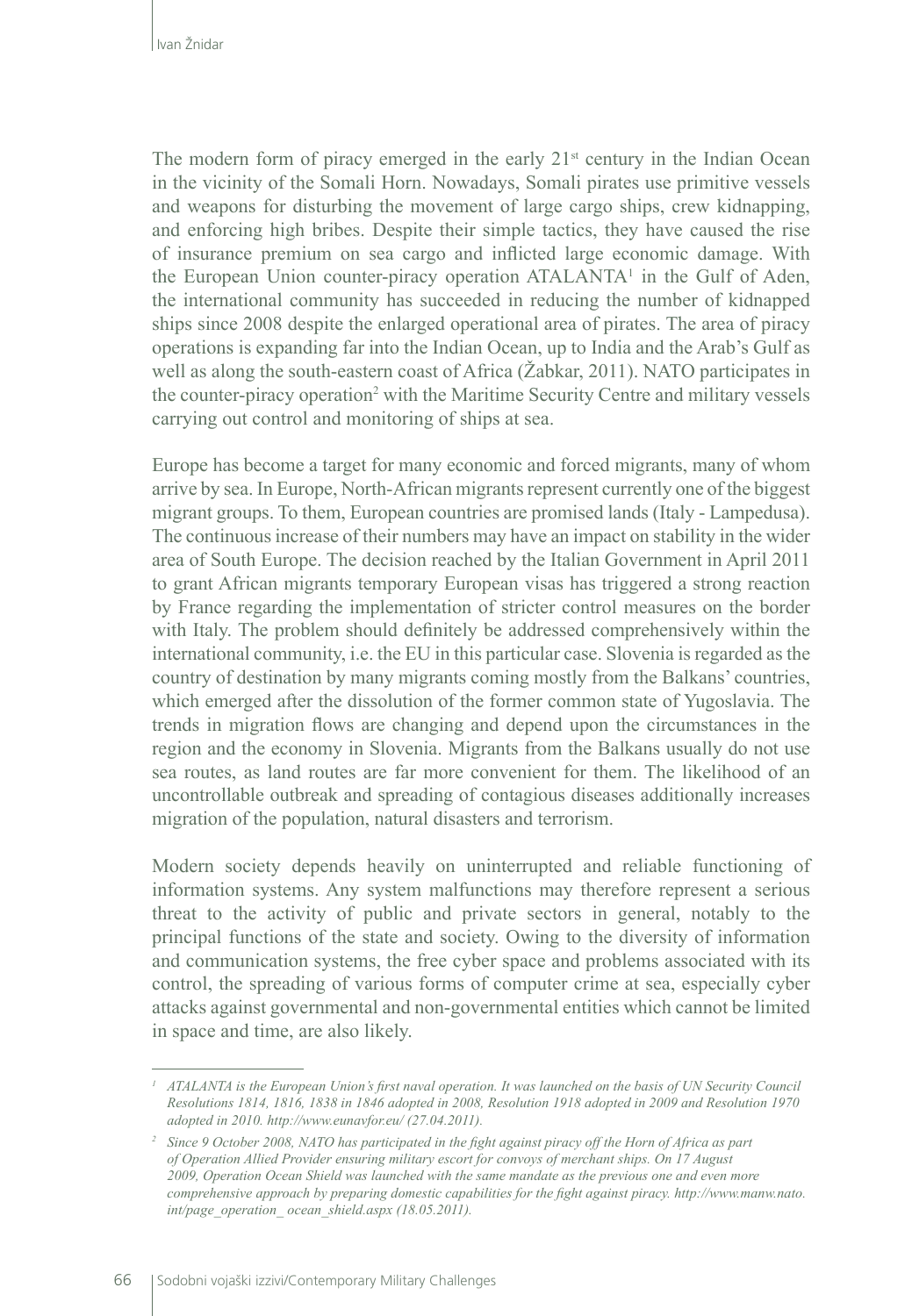Earthquakes, volcanic eruptions, floods, storms and fires have accompanied mankind since its very beginnings. Nowadays, we are also witnessing other disasters, such as air pollution, spills of hazardous materials at sea, nuclear accidents etc., which are all the consequences of man's impact on nature. The impact is multi-layered, ranging from economic, environmental, demographic and also to political domains. The economic logic of environmental effect, climate change and disregard for past experiences intensify the adverse impact of natural disasters. The entire northern Adriatic Sea is a gulf-type sea, where the negative influence of individual factors on its quality is bigger than in deeper and high seas. The biggest potential risk of pollution with catastrophic dimensions comes from big tankers navigating 3-5 km off the Slovenian coast, and from big off-shore warehouses for oil, oil derivatives and chemicals. Apart from stranding, collision, fires and explosions on ships, there is also a high risk of spills during loading and unloading of ships' cargo or fuel. As there is a strong likelihood of such pollution, prevention measures must be strictly enforced. This demands a well-organised and equipped service which will ensure effective sea protection either independently or as part of a joint national service in charge of sea security in its largest sense.

## **2 ORGANIZATION OF SECURITY SERVICES ON SLOVENIAN SEA**

#### **2.1 The basis for the organization of security services at sea**

Slovenia's maritime orientation was already recognized at the first democratic Assembly of the Republic of Slovenia on 7 March 1991 with the adoption of the Resolution on the Maritime Orientation of the Republic of Slovenia, which preserves the advantage of the exit to the Adriatic Sea. The resolution, among other things, states a clear intention of the Republic of Slovenia to pursue maritime-oriented economic and development policy. To this end, Slovenia will support the development of the Port of Koper and, through the port-based transit and land traffic, further the enlargement of permanent sea routes, protect the public interest in port operations, pilotage, towing, rescue and passenger maritime transport, provide conditions for the development of cargo shipping which will be able to do business in the global market, systematically promote acquisition of food and other products from sea, and ensure legal arrangements in compliance with international rules, and will therefore (Resolution on Maritime Orientation of the Republic of Slovenia, Official Gazette of the Republic of Slovenia, no.10/91):

- a) Set up a service or services in charge of control of the sea and the coast in terms of security, navigation, ecology, sanitary-health and fiscal aspects;
- b) Regulate sea border control;
- c) Reach comprehensive agreement with its two maritime neighbours on maritime navigation routes and regimes as well as fishing areas in the Adriatic Sea.

Based on resolution stipulations it can be concluded that the provision of security, safe maritime transport and protection of sea are in the national interest of the Republic of Slovenia. Geršak maintains that Slovenia is faced with challenges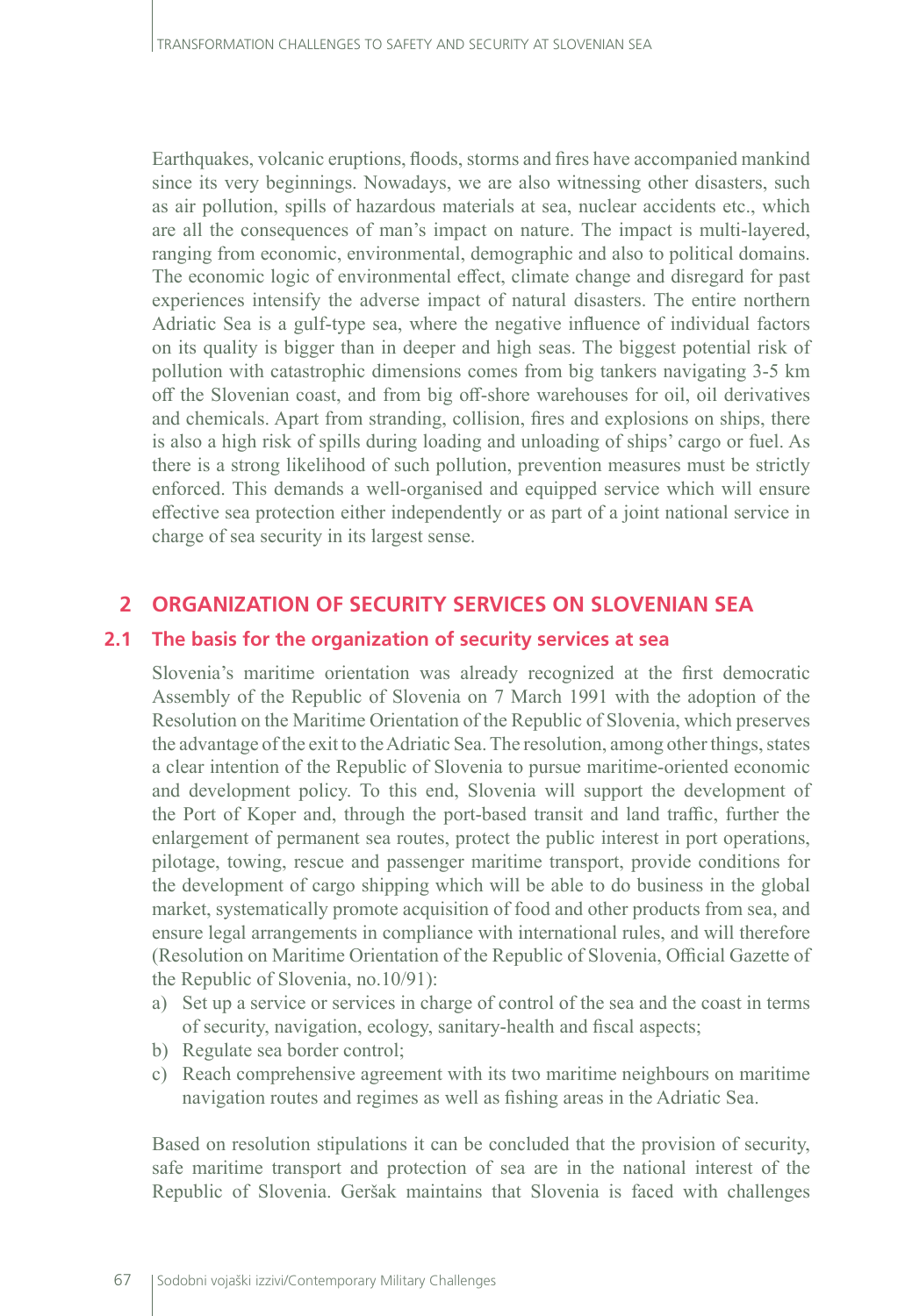and has to be prepared to counter both conventional and the increasing number of asymmetric threats from and at sea. For this reason, the national security system of the Republic of Slovenia must take into consideration military and non-military sources of threats in national security, irrespective of their origin. Various sources of threat are interconnected. Occurrences in a specific area of society may also have an impact on the other, thereby increasing the threat level. Such threat concepts demand high adaptability of the national security system of the Republic of Slovenia. It is also important for Slovenia's strategic security environment to constantly monitor, analyze and make authentic assessments, bearing in mind at the same time that the causes of conflict situations in the international community can only be managed through enhanced cooperation and joint operation (Geršak, 2008).

# **2.2 Capabilities for providing security on Slovenian sea**

Threat deterrence capabilities are within the national security system of the Republic of Slovenia connected mainly to sub-systems of traffic, internal and defence security. Moreover, all other sub-systems, such as systems pertaining to the environment, economy, finance, protection and rescue, and education, which through their operation support the effectiveness of primary services on Slovenian sea as well as the wider international community, should also be taken into account. Sea securityrelated tasks in the widest sense of the word are currently being performed by the following services: Maritime police, Port state control,  $430<sup>th</sup>$  Naval division, Service for protection of coastal sea, Regional office of the Administration of the Republic of Slovenia for Civil Protection and Disaster Relief, Service for protection of sea of the Port of Koper, Koper customs office and Marine biology station. These services are organized as government agencies or as part of the Port of Koper Company. A simple analysis shows that there are 31 vessels altogether available for their use, which are mainly small and cannot perform tasks under rough sea conditions when the need for providing security usually arises (Žnidar, 2011). The issue of rationality in equipping sea security services with vessels of limited capacity is well founded. Deriving from the fact that Slovenia, on the one hand, is a relatively small maritime country, and that the occurrence of modern, increasingly unpredictable threats at sea, on the other hand, demands continuous situation monitoring and rapid and efficient responsiveness, the efficiency of security services' fragmentation on Slovenian sea becomes highly relevant.

# **3 POSSIBLE APPROACHES TO SEA SECURITY ORGANIZATION**

## **3.1 Comprehensive3 approach to providing security at sea**

Against the background of security threats and threat complexity in the future it can be concluded that individual operations of security services anywhere in the world, and similarly on Slovenian sea, will not bring the desired results in the future, i.e. it will be neither effective nor efficient or even successful. There will be a need for

*<sup>3</sup> Comprehensive Approach as a term has two equivalents in Slovene resources and may denote completeness and comprehensiveness.*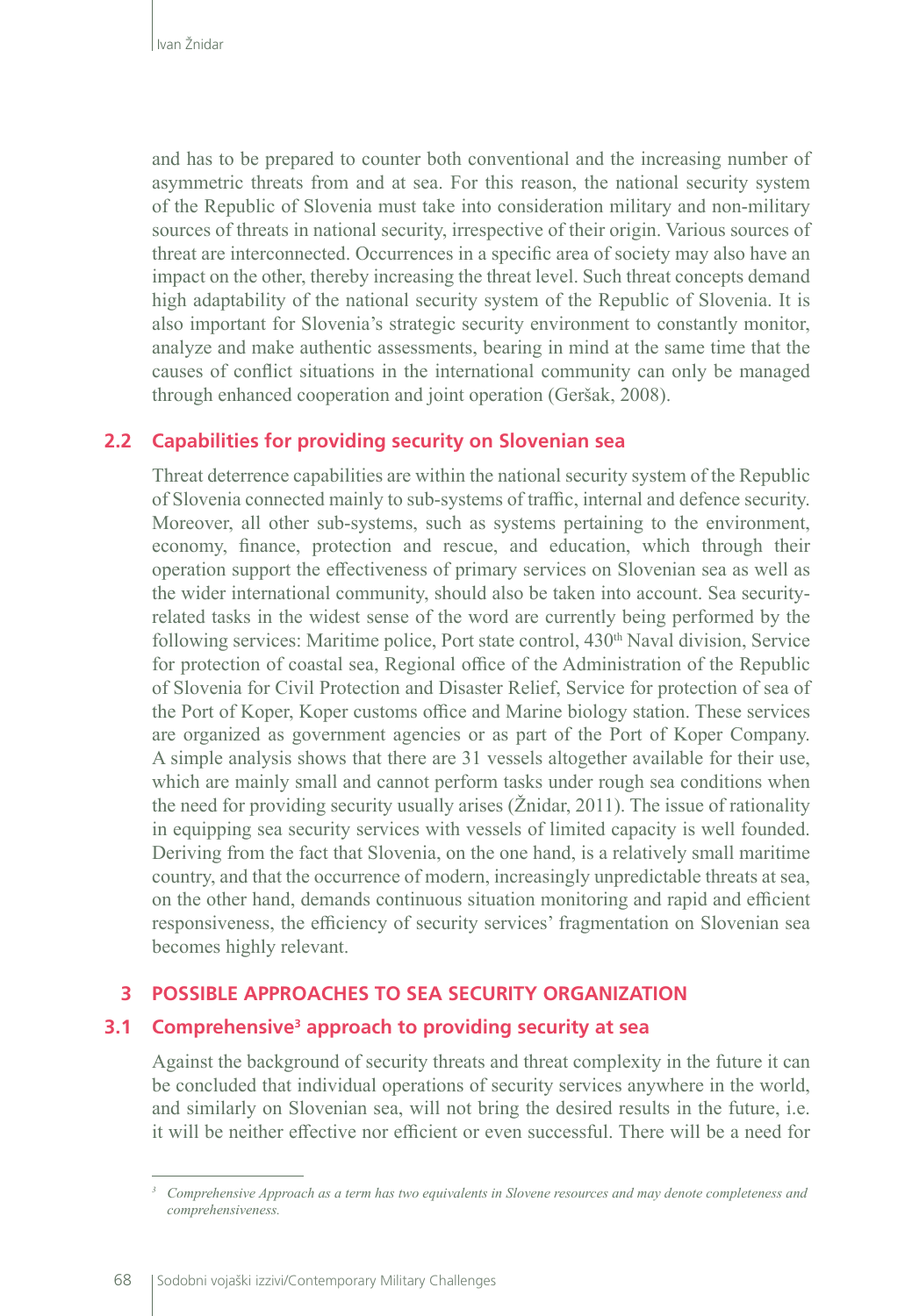cooperation, exchange of information, coordination and mutual assistance. According to Androjna, Slovenia has embraced a two-tier approach involving enhanced regional and multinational cooperation on the one hand, and better solutions and interagency coordination on the national level on the other (Androjna, 2010).

One of the possible modus operandi and greater efficiency of sea security services is embodied in the comprehensive approach, which can play a decisive role in ensuring success of modern operations, whose character is becoming increasingly civilianmilitary rather than military. This approach involves joint operational and mission planning and preparation, regular mutual coordination, consultation, and operation of all military and non-military actors in line with the contemporary approach of crisis management (US JFCOM, 2008).

The key areas of comprehensive approach are: joint planning and operations, lessons learned, close cooperation with non-military actors, public diplomacy, and stabilisation and reconstruction. Operational planning itself demands continued gathering of information and corrections of plans up to the conclusion of an operation. Amendments must be based on prudent monitoring and analysis of the impact of one's activities. The planning part should clearly define the desired impact of individual activities enabling the defined operational objectives. In addition to planning specific activities, their desired objectives, the possible impact and desirability should also be assessed. This can be achieved though continuous gathering, supplementing and analyzing of all relevant information before, during, and also after the operation or mission. It should also be mentioned that the world is flooded with data and messages, various perceptions of data capture, and that only a limited number of them are processed as information. Quality and comprehensible information of reasonable size can be key to greater efficiency of the comprehensive approach in providing security at sea. In addition to the information exchange, security at sea based on comprehensive approach also demands confidence among the stakeholders. The advantage of the comprehensive approach in providing security at Slovenian sea derives from the fact that no legislative changes and additional financial investment are required to increase its efficiency. On the other hand, it is necessary to clearly define the objectives, to master extensive knowledge and information, to ensure uniform understanding of standards, and to, above all, create the atmosphere stimulating the will and needs of all actors for participation in the processes leading to the fulfilment of desired objectives. The biggest disadvantage of such an approach still remains the need for developing a large body of security services, which requires major investment into equipment and training as well as standardization of processes and equipment on the one, and preparedness of services for cooperation on the other hand.

## **3.2 Coordination of sea services**

On an initiative by a member of the RS National Assembly, an interagency working group was established in 2002, which explored the possibility of establishing an independent joint service for sea-related tasks or a coordination body dealing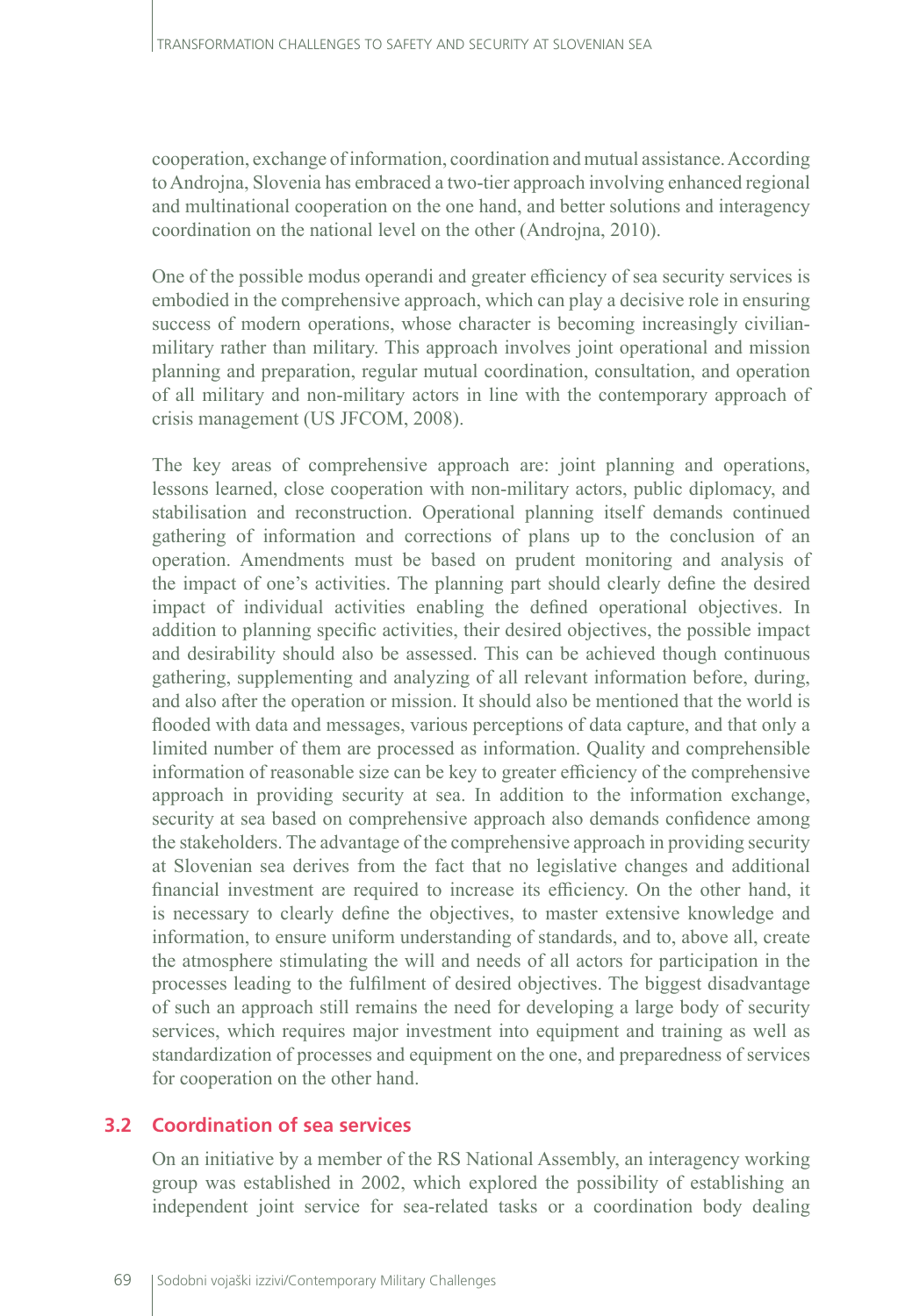with coordination of all security services on Slovenian sea. In accordance with an analysis based on SWOT4 method, the group submitted a recommendation to the Government in 2003 to set up coordination of sea services, which was formalized with the Government decision of 31 August 2006<sup>5</sup>. Coordination is carried out on two levels: on strategic level as Sea service coordination, and on operational level as Operational maritime coordination. Sea service coordination has the following members:

- a) Ministry of Infrastructure, Slovenian Maritime Administration;
- b) Ministry of the Interior, Police, Police Directorate Koper;
- c) Ministry of the Environment and Spatial Planning, Environmental Agency;
- d) Ministry of Finance, Customs Administration of the Republic of Slovenia, Koper Customs Directorate;
- e) Ministry of Defence, Slovenian Armed Forces, Force Command;
- f) Ministry of Defence, RS Administration for Civil Protection and Disaster Relief;
- g) Ministry of Foreign Affairs, European Affairs and Bilateral Political Relations Directorate;
- h) Ministry of Agriculture, Forestry and Food, Agriculture, Forestry and Food Inspectorate of the Republic of Slovenia.

Operational coordination and the actual implementation of tasks related to Sea service coordination is carried out through the Operational maritime coordination (OMC) consisting of:

- a) Slovenian Maritime Administration, Maritime Division Harbour Master's Office;
- b) Police Directorate Koper, Maritime Police Station Koper;
- c) Koper Customs Directorate, Piran Branch Office and Port of Koper Branch Office;
- d) Environmental Agency, Adriatic Sea Area Division;
- e) Agriculture, Forestry and Food Inspectorate of the Republic of Slovenia, Hunting and Fisheries Inspection Service;
- f) Slovenian Armed Forces, Force Command, 430<sup>th</sup> Naval Division;
- g) Administration of the Republic of Slovenia for Civil Protection and Disaster Relief, Koper Branch Office.

The tasks of Sea service coordination and Operational maritime coordination involve primarily:

- h) Management of common sea issues;
- i) Processing and analysis of sea situation;
- j) Recommendations for the improvement of sea situation to achieve better efficiency and expeditious accomplishment of tasks as well as rational use of available technical means, coordination of work among individual bodies involved in Sea service coordination and Operational maritime coordination;
- k) Cooperation with other bodies dealing with activities at sea;
- l) Information services for competent authorities dealing with sea security issues;

*<sup>4</sup> Advantages/weaknesses (internal factors), opportunities/risks (external factors)*

*<sup>5</sup> Decision by the Government no. 37300-2/2006/8 dated 31.08.2006.*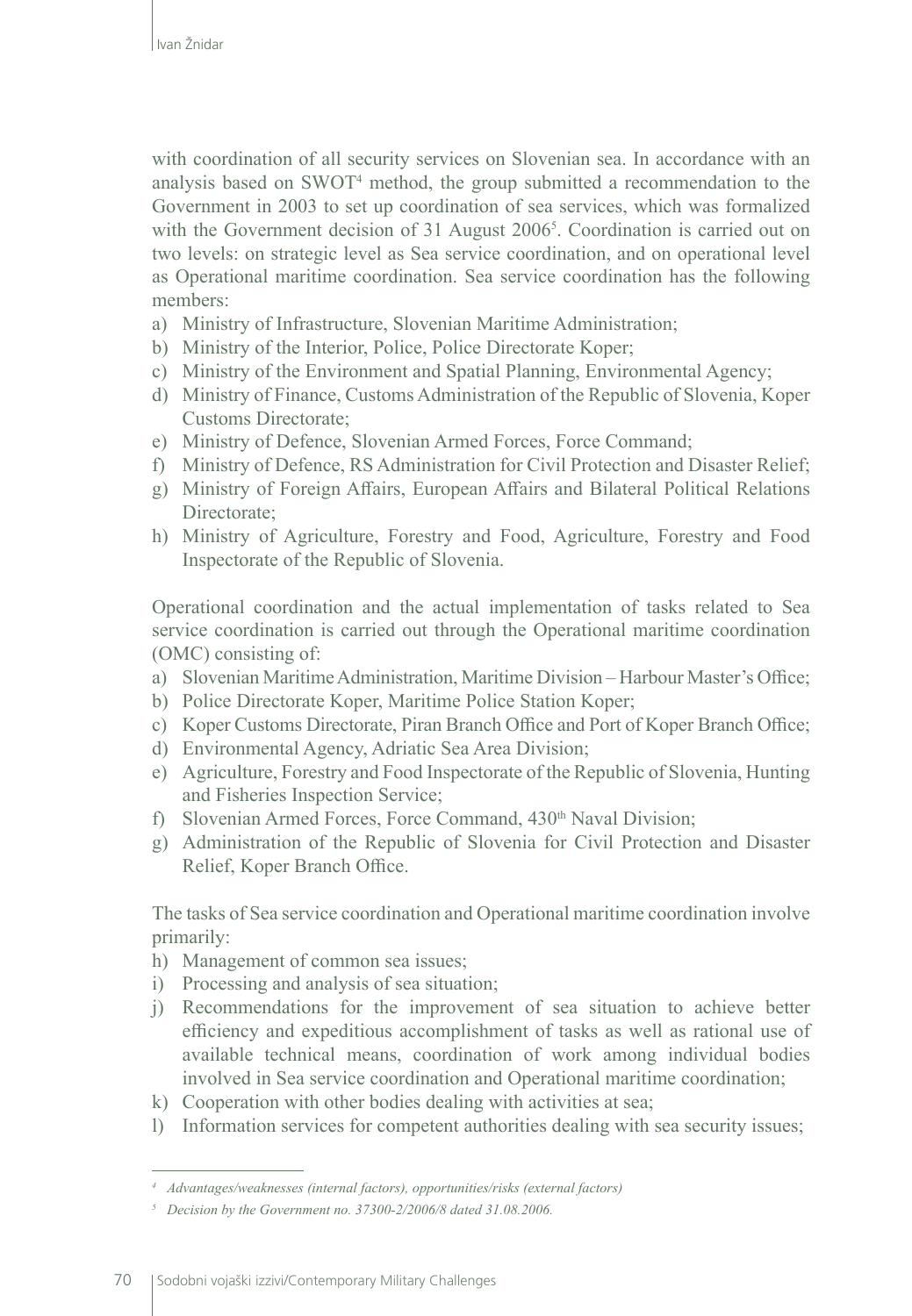m) Development and promotion of activities for enhanced safety and security, and efficient rescue and search operations at sea.

Geršak mentions that operational coordination meetings are recorded in the minutes and that some key decisions were made (Geršak, 2008), as follows:

- a) The Ministry of the Interior and the Ministry of Transport shall draft an agreement on the integration of police maritime radar with automatic identification system of the Slovenian Maritime Administration into a joint maritime traffic surveillance system;
- b) A proposal for the establishment of maritime meteorology and hydrology service should be initiated and submitted to the Ministry of the Environment in order to draft documents for further discussion at the RS Government level;
- c) The inspector of the fishery sector should gather the required information on the access of Slovenian Maritime Administration and Police Directorate Koper to the fishing vessel monitoring system;
- d) A uniform maritime information system (UMIS) should be set up combining the data from the system of individual government bodies - members of sea coordination services and European Maritime Information System (SafeSeaNet)<sup>6</sup>.

According to the opinion of Head of Koper Harbour Master's Office, Davorin Fantulin, the various bodies of government agencies function well, even so well that Slovenia's example was followed by the EU in the establishment of the common European coast guard. As the systems and the legal basis for maritime monitoring are far too different in individual countries to have a common denominator, it was decided to create sea service coordination similar to the one established in Slovenia. The advantages of coordination operations can have an immediate effect reflected in formal cooperation and resolution of security issues and sea safety at joint meetings, regular mutual notification and acceptance of initiatives for improved sea security. The analysis of meetings shows that some significant initiatives have been adopted with a potential to increase the efficiency of all sea security services. The majority of sea services is satisfied with the established coordination or simply accepts the current situation. The key issue of whether the existing organization is sufficiently efficient and effective remains, however, unresolved. A mention should be made here, though, that the equipment and asset maintenance processes as well as personnel training are carried out entirely separate in individual government agencies, which influences both the cost and standardization of equipment as well as efficiency of joint sea operations.

*<sup>6</sup> SafeSeaNet is an information system set up by the European Union to provide quick and efficient data exchange among maritime authorities of member states. The system enables improved response of competent authorities during disasters and emergency situations at sea, including search and rescue, as it enables improved monitoring of ships during movements and in ports, helps improve the efficiency of port logistics and response time during search and rescue operations as well as facilitates maritime safety, protection of environment against and during pollution of sea, and supports other sea services, such as the customs, police, military etc.*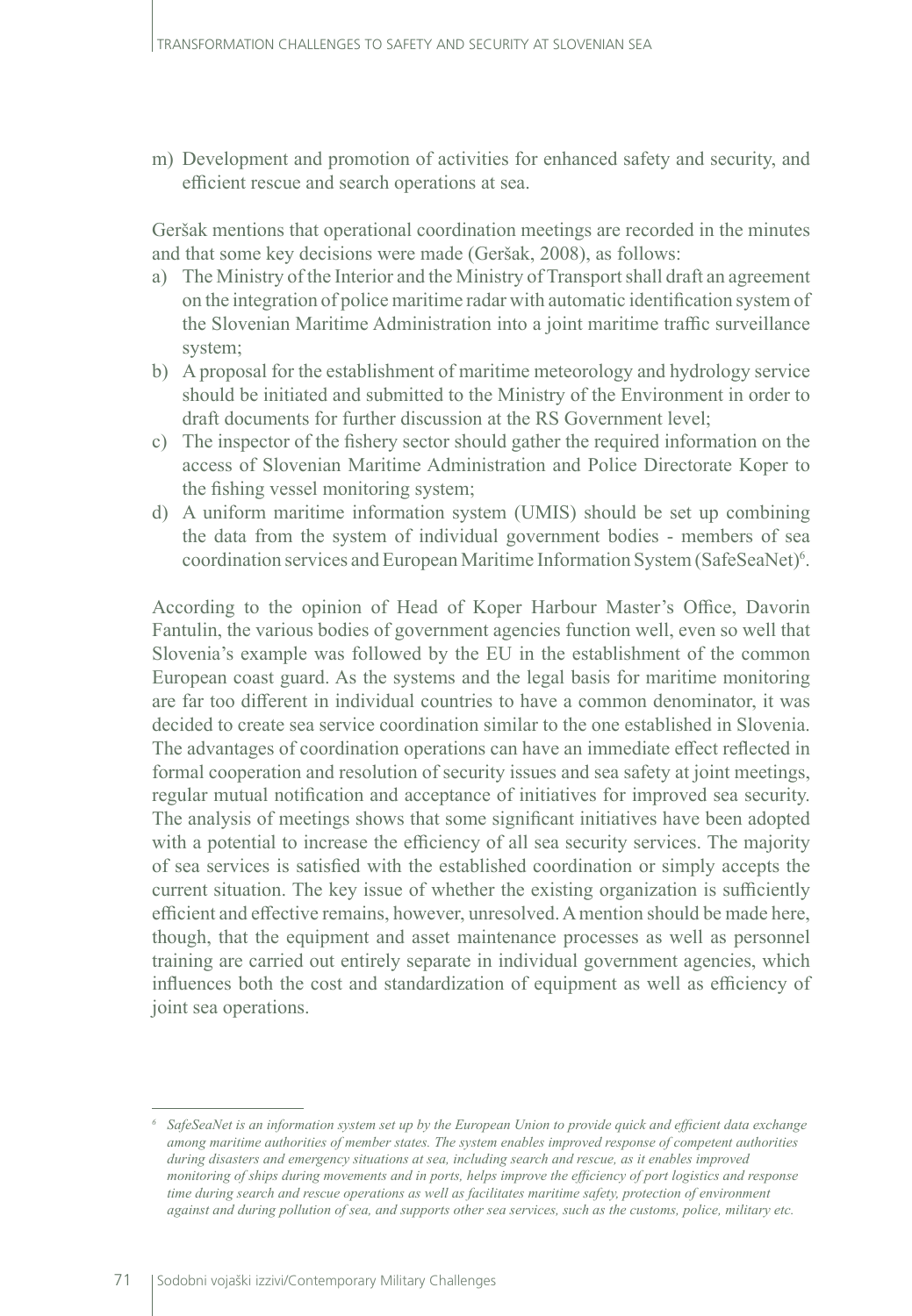## **3.3 Integration of sea security services**

The rapidly changing strategic environment and modern sources of threat necessitate not only information exchange and coordination, but also cooperation.

The establishment of a joint sea service, the Coast guard of the Republic of Slovenia, was a topic of discussions by the Maritime Board of the Republic Assembly as early as in 1991 and 1992, which was then abandoned. Soon after that the first maritime unit of independent Slovenia was established, the  $430<sup>th</sup>$  Maritime Detachment, the predecessor of the current  $430<sup>th</sup>$  Maritime Division. In 2002, the RS Parliament member Aurelio Juri re-launched the initiative for the establishment of a working group to explore possible forms of sea service organization. The governmental working group finalized its work in early 2003 and submitted a proposal to the RS Government with the following conclusions (http://slovensko-morje.net/sm\_staro/ obalna\_straza.htm, 20.06.2011):

- a) Sea services are poorly equipped;
- b) Services are understaffed;
- c) The legislation regulates the powers, obligations and organization of individual government agencies, which allows for a relatively autonomous operations of services;
- d) The merging of services would require changes to applicable laws of individual agencies or development of new legislation on sea security;
- e) The merging of structures at that time could lead to reduced efficiency or even disbandment of services;
- f) Sea security would be best provided through coordination of services.

The majority of the working group members shared the opinion that the merging of sea services was a political project and solution for the Maritime police, which had technical problems with its vessels. Various interests of ministries should also be mentioned in this regard, in particular the issue of assigning the leading role in the integrated structure of sea services and the associated finance control. In August 2010, the Parliament member Franco Juri re-launched the initiative on the establishment of the coast guard as a joint service on Slovenian sea, following the procurement of the multi-purpose boat Triglav and the discussions on the Resolution of the long-term programme of equipping the Slovenian Armed Forces up to 2025, which, however, evoked no serious discussion. Despite several political initiatives in the past, the initiatives stemming from the years 2002 and 2003 stimulated the widest professional debate so far. Nowadays, the situation is changed in many different ways; for one thing, the services' personnel and material resources have improved and consolidated in terms of their organization. The nuclei of experts have been created to successfully manage sea security processes. At the same time, the need for more efficient and rational organization of sea security organization developed, possibly involving integration of services, which can be linked to at least three reasons:

a) There is a big number of small government sea services differing in their organization, management and equipment, particularly in terms of their vessels.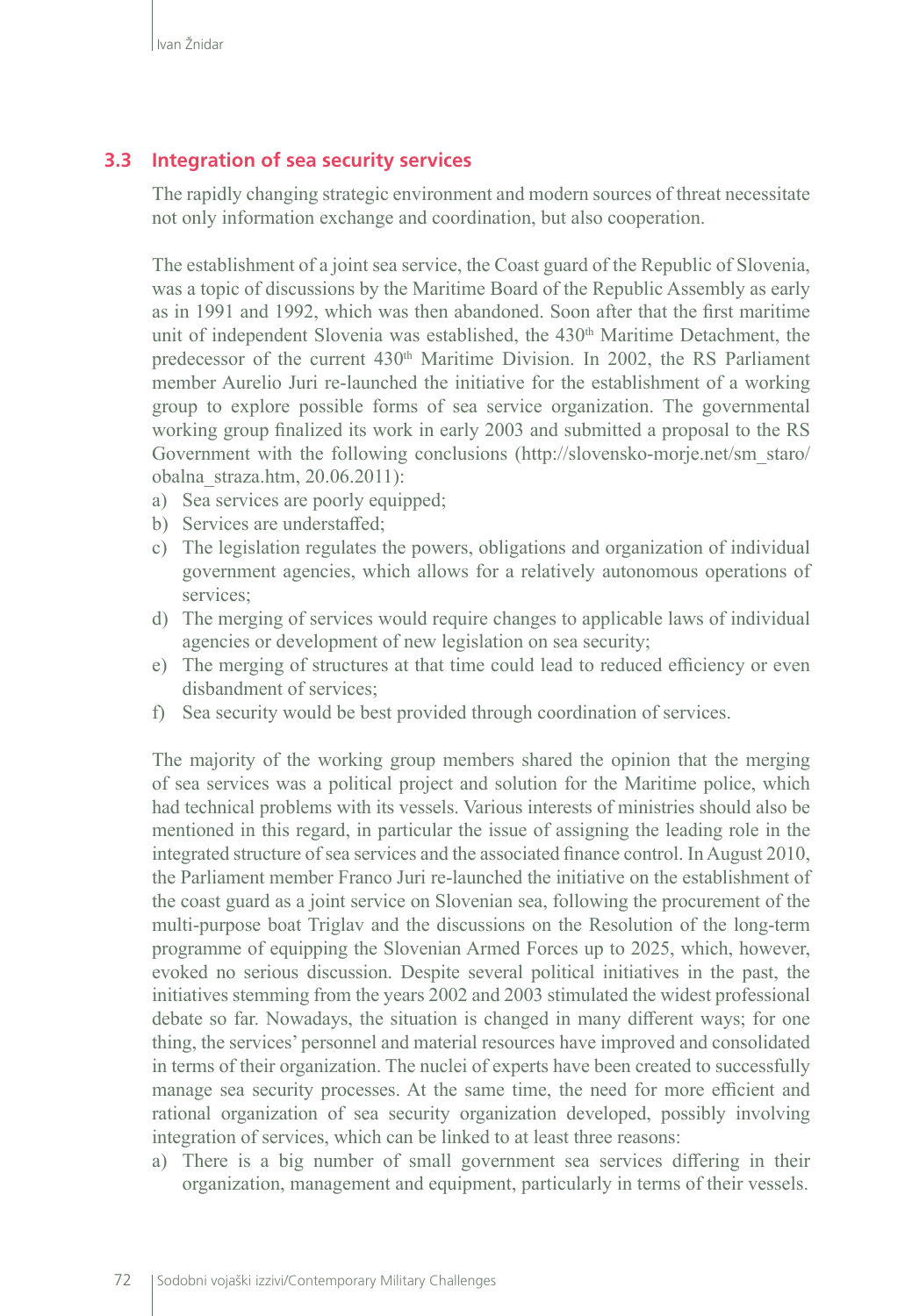- b) Despite the big number of vessels, these vessels are mainly small and have limited capabilities to operate under difficult conditions.
- c) The country is faced with a severe economic crisis diminishing national stability and already reflected in the security system, notably in the defence sub-system and the Slovenian Armed Forces.

This can also be the time for more prudent reflections and substantial security and defence reforms, including the field of security on Slovenian sea. Moreover, it should be assessed whether today the integrated structure of security services on Slovenian sea would ensure better efficiency and effectiveness, resulting at the same time in greater operational efficiency. In this regard, positive experiences and conclusions of the 2009 Strategic defence review and reform experiences of international security sectors could be applied, in particular NATO-related experiences from the transformation of its armed forces and NATO structure as a whole. A starting point for the integration of various government agencies responsible for security on Slovenian sea could also be a new concept of joint capabilities and target forces without interference with administrative bodies and their sea powers, at the same time facilitating creation of joint capabilities under joint leadership. This would also entail the definition of the legal basis for operations and relations among administrative bodies and joint capabilities functioning as in the executive role. The advantages of such integrated structure would be manifold:

- a) The objectives of ensuring efficient security of all people and material means on sea and maintenance of clean sea would be put in the foreground;
- b) Integrated capabilities would be managed jointly which would simplify the management system, consequently resulting in better decision making efficiency;
- c) A smaller number of more efficient vessels would be needed.
- d) The vessels would be standardized, thereby allowing for more efficient management and rational maintenance, or, in short, establishment of integrated logistics;
- e) The education and training system for maritime staff would be simplified and unified, thereby resulting in higher quality of training programmes and personnel;
- f) Greater operational efficiency, especially round-the-clock operation according to the 7/247 principle, would be ensured thus contributing to better control of the maritime domain (including maritime border) and readiness level for rescue at sea. A joint service would permit planning of operational cycles and continual operational capability of vessels.
- g) Minimum investment would ensure infrastructure for all vessels. At present, the vessels are moored at various berths and under various conditions. The high berthing rent they pay comes from taxpayers' money;
- h) A unified maritime operations centre would be set up at sea facilitating simple and rational links with sensors (radars, AIS, sonars, night vision devices etc.) and weapon systems.

*<sup>7</sup> 24/7 operation stands for non-stop activity 24 hours a day and 7 days a week.*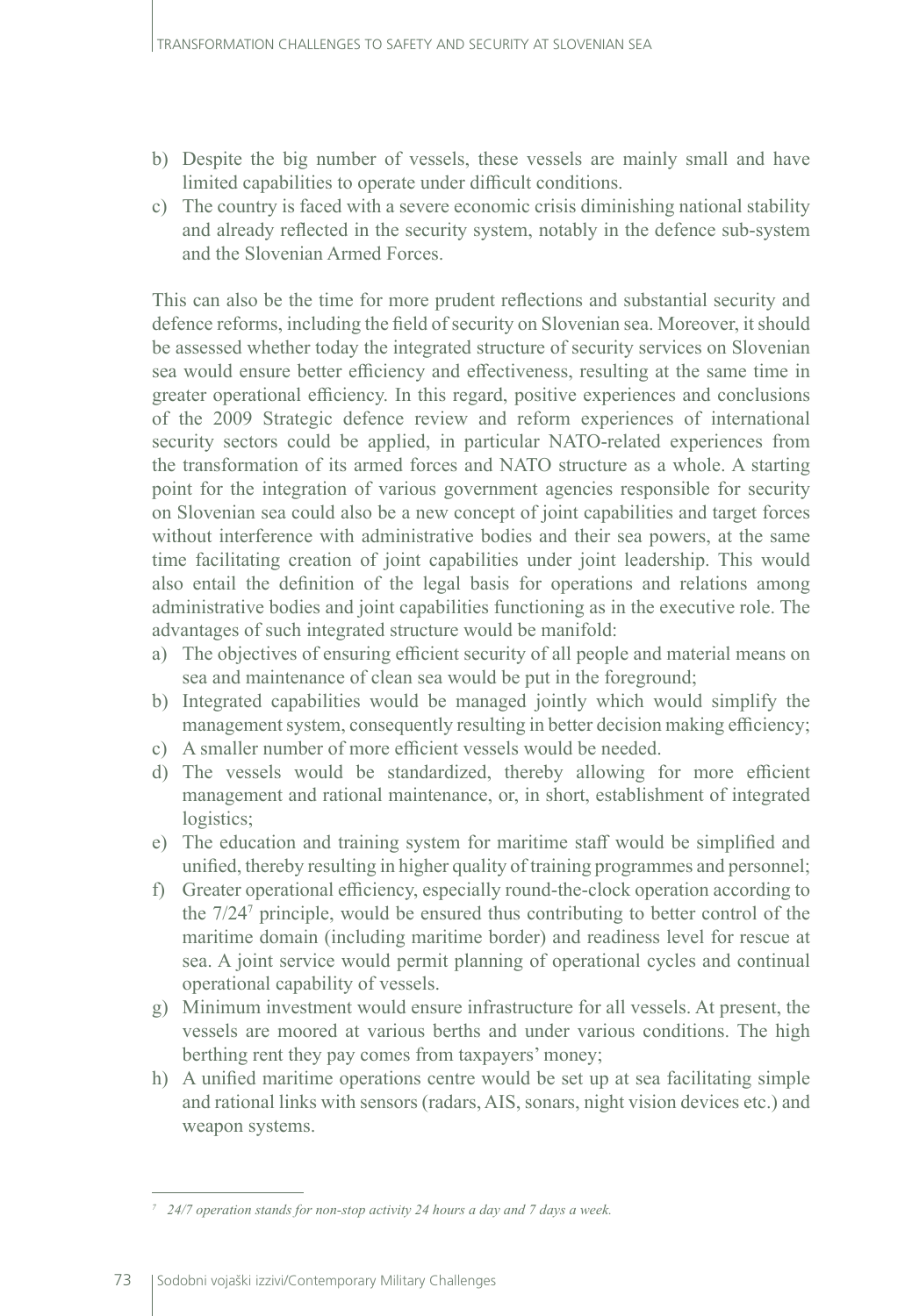Integrated structures, however, should not be evaluated solely for their positive characteristics but also with reference to their disadvantages and weak points, in particular:

- a) The legal basis requiring political consensus. Previous experiences show that reaching a consensus can be very difficult, even on matters of key national interest;
- b) Possible disagreement among individual ministries about responsibility and authority over managing integrated capabilities could therefore be resolved through an autonomous government service or through appointment of one of the agencies for procurement and maintenance of assets and training. According to relevant past experiences, the Ministry of Defence has developed a good system;
- c) The initial negative impact on sea operations due to the fact that the equipment and standards of personnel qualifications differ significantly. Through prudent merging of capabilities and planned personnel training the impact could be reduced;
- d) Orientation towards peacetime tasks and along with this a strong likelihood of reduced military capabilities at sea. The issue of whether the military would fit into such integrated structure is therefore logical. Experiences from the world and home as well show that the navies have a special status and also tasks going beyond the internal affairs making them a strong element of the country's foreign policy.
- Slovenia belongs to one of the smaller maritime countries with a total of 46,6 km of the coastline, the sea covering an area of approximately  $180 \text{ m}^2$  and the international port of Koper in the Gulf of Trieste in the northern part of the Adriatic Sea stretching deepest into Central Europe. The Gulf of Trieste as a relatively closed gulf with shallow sea provides relatively limited navigation possibilities for larger vessels, with, however, more than 5000 of them navigating in this area annually. With the classic military threats at sea having almost disappeared, new and more intense threats are emerging, such as the weapons of mass destruction, terrorism, piracy, oil wells, tankers, nuclear technology, gas terminals etc. The development of modern technology is so rapid and all-encompassing in spite of high security standards that standards cannot be met, which can have major and far-reaching consequences for the environment and people. On the other hand, a large portion of the world's population is not in position to keep up with the swift progress, resulting in new forms of organized crime and shaped in its most cruel form as terrorism against the civilian population. The international law of the sea stipulates the rights and obligations through conventions, although practice shows that not everything can be resolved through rules. It would be wrong to think that contemporary security threats at sea cannot be resolved; on the contrary, the constantly and rapidly changeable security environment demands a flexible and comprehensive approach, and ongoing coordination of interests. This should involve participation of all actors, both governmental and non-governmental. As a maritime country, Slovenia is aware of security challenges and threats at sea, which is also reflected in its politics and efforts towards establishing conditions for the development of the naval domain, **Conclusion**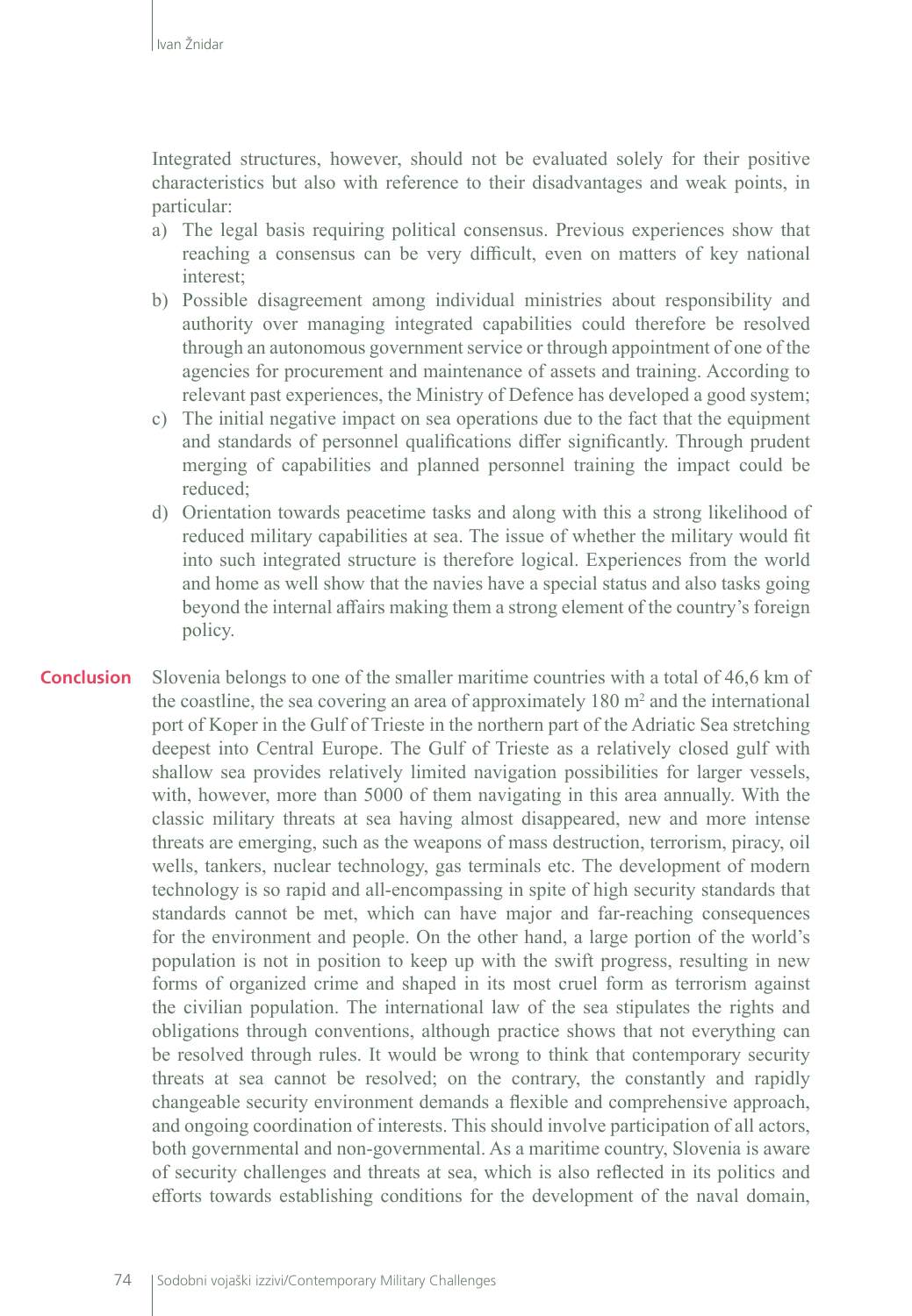notably through the adoption of legal documents and programmes, support of the development of naval units and sea security. At the same time, active participation of navy professionals contributes to successful management and implementation of projects in this area of work. Security of the Slovenian sea represents one of the major areas of activity, as secure and stable sea situation is of great advantage to the development of the maritime economy. On Slovenian sea, this includes formalized coordination of sea services functioning both on operational and strategic levels. In the past, that was a suitable form for cooperation and resolution of sea security issues, however, with no regard to the measurement of effectiveness and operational efficiency. The reform of security sector including the transformation of defence would therefore represent a big challenge for all security services operating on Slovenian sea. Foreign experiences, especially those of the US and other NATO members, can be used as guidance with a critical judgment of their solutions and adjusted integration into Slovenian environment.

The complex modern security environment and the need for timely and quality information as well as efficient operation demand standardization of equipment and processes, and an effective decision-making process. Should the coordination of sea services and the comprehensive approach to safety and security on Slovenian sea represent the first two steps towards better efficiency and success, the integration of sea capabilities may be the end state providing the answer to modern security challenges at sea. The merging of operational structures and capabilities could lead to the reduction of vessels and hence to rational procurement and maintenance as well as harmonization of standards. On the other hand, we could afford more advanced vessels with higher capacity for continuous operation, also under difficult sea conditions during an increased security threat.

#### **Bibliography**

- *1. Androjna, A., 2010. Comprehensive Approach to Maritime Security of the Republic of Slovenia. Bilten SV 10/1, 192–201.*
- *2. A cooperative Strategy for 21st Century Seapower, 2007. US Department for the Navy, US Marine Corps, US Coast Guard.*
- *3. Booth, K., Wheeler, J. N., 2008. The Security Dilema Fear, Cooperation, Thrust, Palgrave Macmillan, New York.*
- *4. Časopis Seehafenbilanz z dne 10. junij 2011, št. 23. http:/www.verkehr.co.at, 17. 6. 2011.*
- *5. Črnčec, D., 2010. Slovenija v geopolitičnem in geostrateškem okolju 21. stoletja, Bilten SV, junij 2010 – 12/št. 2, str. 55–56.*
- *6. Geršak, B., 2008. Mednarodni vidiki zagotavljanja varnosti pomorskega prometa: Študija primera akvatorija Republike Slovenije, PŠŠ, Poljče.*
- *7. Maritime Security: NATO and EU roles and co-ordination, http://www.nato-pa.int/default. asp?SHORTCUT=2087, 9. 2. 2011.*
- *8. Podbregar, I., et.al, 2010. Informacija kot »bojna« podpora kriznemu odločanju, krizni komunikaciji in delovanju. Zavod za varnostne strategije pri Univerzi Maribor. Ljubljana.*
- *9. Podbregar, I., 2011. Talka kampanjskega odnosa politike. Dnevnikov objektiv z dne 28. 5. 2011, str. 6.*
- *10. Resolucija o splošnem dolgoročnem programu razvoja in opremljanja SV do leta 2025, Uradni list RS, št. 99/10.*
- *11. Resolucija o pomorski usmeritvi RS, Uradni list RS, št.10/91.*